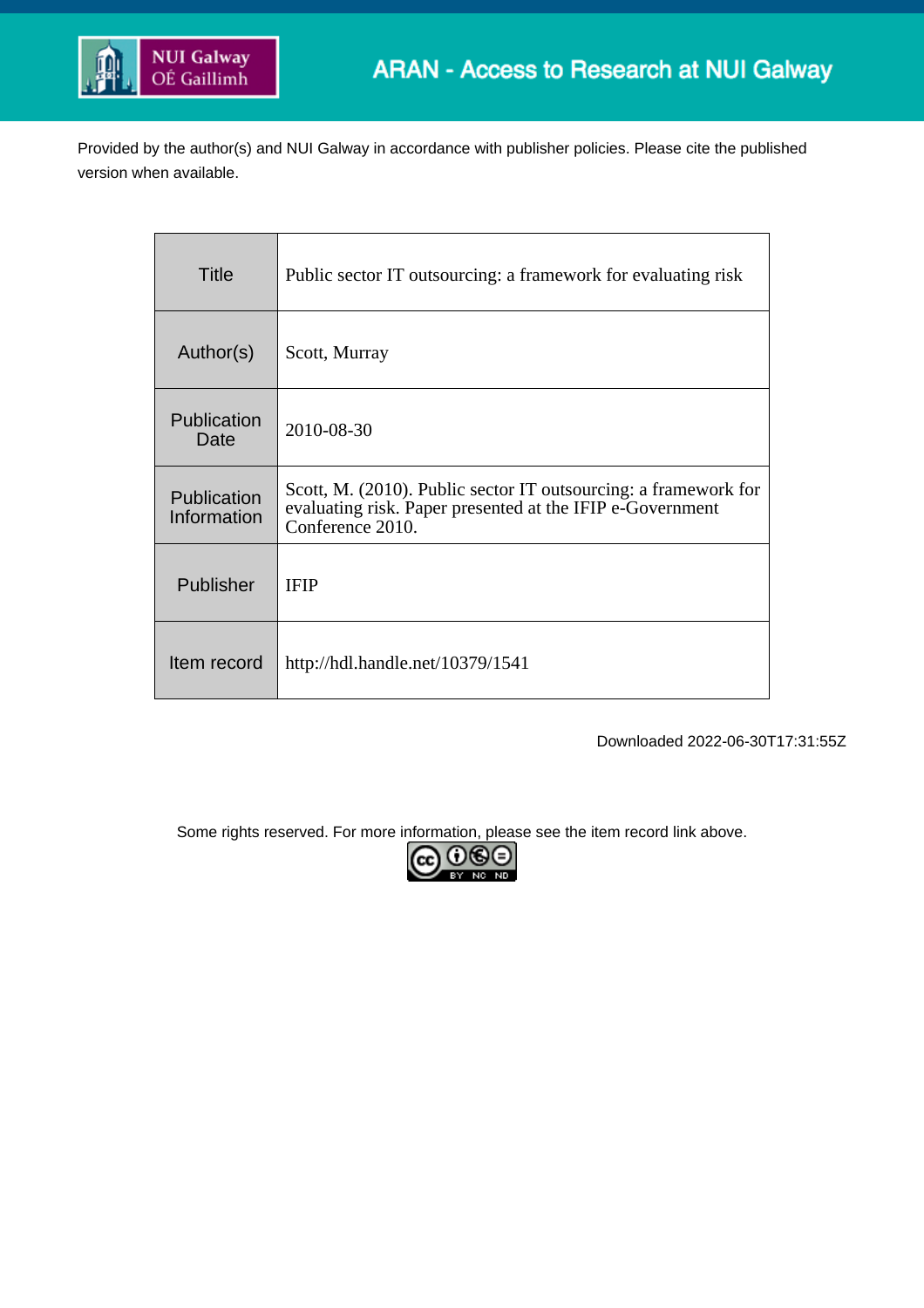# **Public Sector IT Outsourcing: A Framework for Evaluating Risk**

**Abstract.** A recent trend has seen the significant growth of governments outsourcing IT projects to private sector partners. However, despite the high risk of failure in public sector IT projects, the literature on outsourcing risks predominately concentrates on the private sector. This exploratory study draws on a framework developed from IT outsourcing risks in the private sector and applies it to the public sector by carrying out a case study on three local governments in Ireland. This study seeks to identify some of the most important risk factors in an outsourcing strategy by taking into account the unique nature of the public sector in analysis. This study highlights the specific difficulties public sector organisations can experience in attempting to gain cost efficiencies from an outsourcing strategy, especially a complex procurement process, difficulties in requirements gathering, costly contract amendments and inflexible employment structures. The approach used by this paper provides a useful framework for future research in IT outsourcing risks in the public sector.

**Keywords:** E-Government, IT Outsourcing Risks, Public Procurement.

### **1. Introduction**

Traditionally, companies outsource their IT functions in the hope of achieving cost savings, greater efficiency and technical expertise to name but a few benefits [1-4]. Similarly, public sector organisations can identify services which may be better worked in tandem with private companies [5]. This has resulted in more and more governments are choosing to outsource e-government projects to the public sector [5, 6]. However a recent study showed that the public sector has the lowest success rate of IT development projects [7]. In Ireland alone, between 2000 and 2005 public bodies spent €420 million in the implantation of e-government initiatives. However a study of the major projects implemented in this timescale found that 23 of the 141 flagship projects to provide State services online were abandoned and that another 44 were only partly implemented by mid-2006 [8].

There have been many studies into the risks of IT outsourcing in the private sector [2- 4, 9-15]. To date however there has been very little/if any research focussing on outsourcing in the public sector even though research has shown that there are fundamental differences between public and private organisations such as bureaucratic structures, public accountability and less defined goals [16, 17]. This study provides the first attempt to define a framework to assess risks in e-government outsourcing. This paper seeks to apply a comprehensive set of risks taken from the literature in the private sector and evaluate what lessons can be learned in the unique context of the public sector.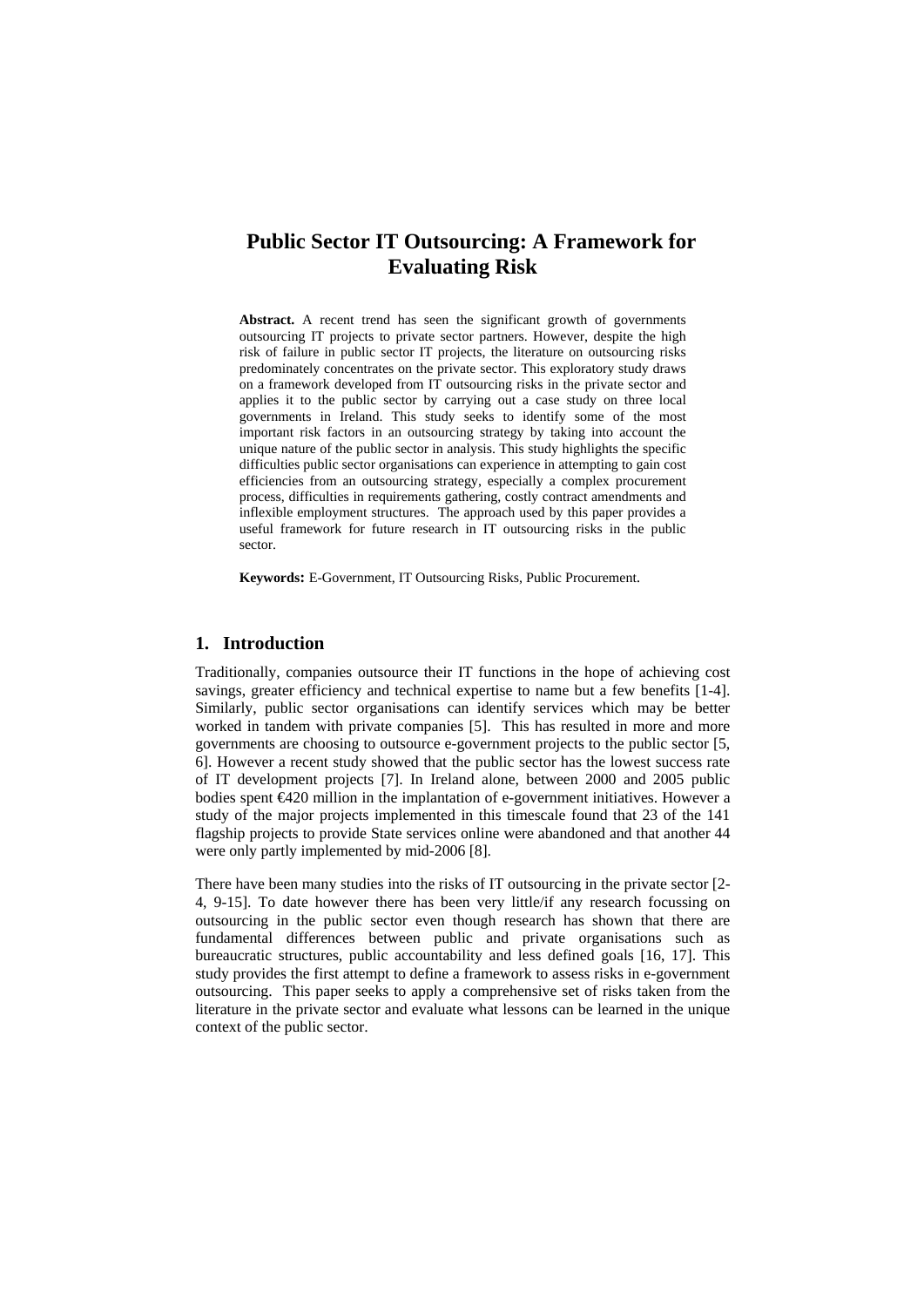### **2. Outsourcing of E-Government Services**

Electronic government is defined as the provision by government of services to citizens, businesses and other government agencies using information technology applications [18, 19]. The term e-government is not restricted to citizen interaction by internet or accessible systems but covers all IT related systems within government [20]. E-Government has the capacity to transform public administration and provide a new form of government created around the use of IT [21]. E-Government has utilised IS to improve the flow of information within and around public organisations and in the process improving the interaction between government and citizen [22]. Furthermore IT in public administrations has increased performance and efficiency levels resulting in an improvement of service provisions and internal operating procedures within government organisations [23, 24]. Prior to the emergence of egovernment, OECD countries started adopting New Public Management (NPM) theories to improve the provision of services [25]. NPM was a set of management principles which described the reform in public administration to try and improve the public sector by implementing management procedures from the private sector [26- 28]. One such example of private sector practise was the use of outsourcing to private organisations to implement services.

For the purpose of this research we defined IT outsourcing as the practice of turning over all or part of an organisations IT functions to an outside vendor [29, 30]. Outsourcing can bring many advantages to a public organisation. Outsourcing can free government employees at management and policy levels of the organisation from the execution and delivery details. They are instead left to select most suitable service suppliers and gain the benefits of control from service agreements [31]. By creating a competitive market for the provision of services, governments can take advantage of the greater operating efficiency and specialised expertise evident in the private sector. Ultimately the benefit of these advantages from the private sector would result in cost savings for the government [32].

#### **3. Outsourcing Risks**

Despite the apparent advantages to outsourcing, this strategy is not a risk free exercise and there are many examples of failed outsourcing projects [13]. A framework of risks was created by using key areas identified by Gonzalez, Gasco and Llopis [14]. These key areas were further developed by a systematic review of the literature (see table 3-1).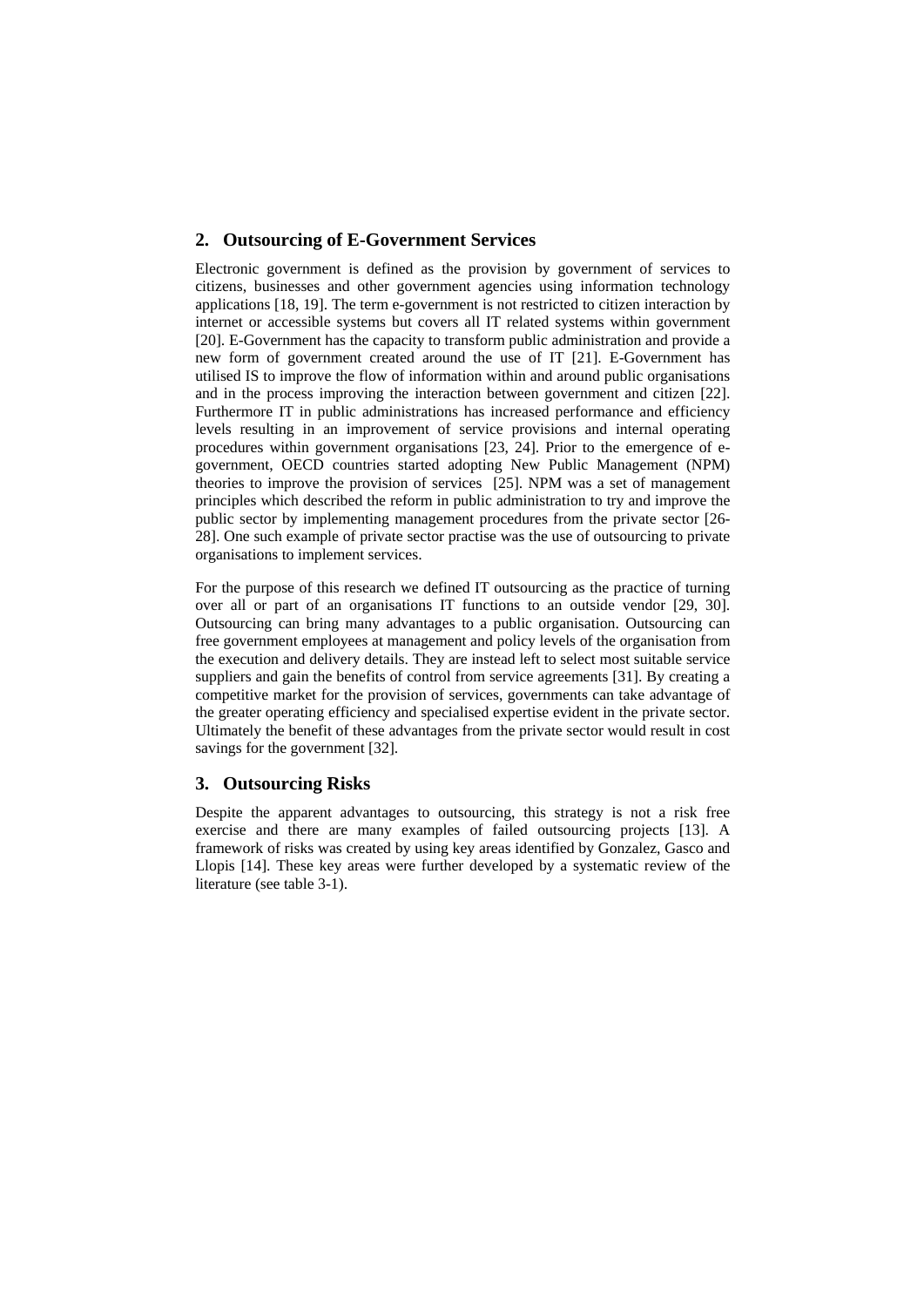| <b>Outsourcing Risks</b>                          | <b>Factors</b>                                                                                      |
|---------------------------------------------------|-----------------------------------------------------------------------------------------------------|
| Unclear cost-benefit relationship                 | Vendor procurement $[5, 9, 12, 14]$ .<br>$\bullet$                                                  |
|                                                   | Transitioning the work [9, 12].<br>$\bullet$                                                        |
|                                                   | Transitioning the work [9, 12].<br>$\bullet$                                                        |
| Hidden costs in the contract                      | Costly contract amendments [2, 11,<br>$\bullet$<br>$14$ ].                                          |
| Loss of critical skills and competencies          | Loss of IT skills [2, 3, 13, 14].<br>$\bullet$                                                      |
|                                                   | Loss of innovation $[2, 9, 15]$ .<br>$\bullet$                                                      |
|                                                   | Loss of innovation $[2, 9, 15]$ .<br>$\bullet$                                                      |
|                                                   | IT<br>competencies<br>for<br>needed<br>$\bullet$<br>managing outsourcing [33, 34].                  |
| Irreversibility of the outsourcing decision       | Too costly to bring service back in<br>$\bullet$                                                    |
|                                                   | house [4, 11, 14].                                                                                  |
| An excessive dependency on the provider           | Cost of contract change expensive<br>$\bullet$                                                      |
|                                                   | $[11, 14]$ .                                                                                        |
|                                                   | Decrease in flexibility [2].<br>$\bullet$                                                           |
| Qualification of the providers Staff              | Staff transfers from client to vendor<br>$\bullet$<br>resulting in same expertise [9-11,<br>$14$ ]. |
|                                                   | Reappointment of most talented staff<br>$\bullet$<br>to newer contracts [14, 35].                   |
| The provider does not comply with the<br>contract | May not meet contract obligations<br>$\bullet$<br>$[2]$ .                                           |
|                                                   | Outsourcer does not fully understand<br>$\bullet$<br>clients business [10, 14].                     |
| Inability to adapt to new technologies            | Vendor slow to upgrade so as to<br>$\bullet$<br>maximise profits [9, 10, 14].                       |
| The possible opposition of clients IS staff       | Anxiety<br>and<br>prior<br>$\bullet$<br>anger<br>to<br>outsourcing [14, 36].                        |
|                                                   | Employees assigned to unsuitable<br>$\bullet$                                                       |
|                                                   | roles after outsourcing leading to                                                                  |
|                                                   | low morale and poor productivity<br>$[36]$ .                                                        |
| Security issues                                   | Need for proper disaster recovery<br>$\bullet$<br>$[37]$ .                                          |
|                                                   | Data sharing resources with other<br>$\bullet$<br>vendors clients [37].                             |
|                                                   | Vendors<br>sensitive<br>access<br>to<br>government data [37].                                       |

# **Table 3-1 Framework of Risks**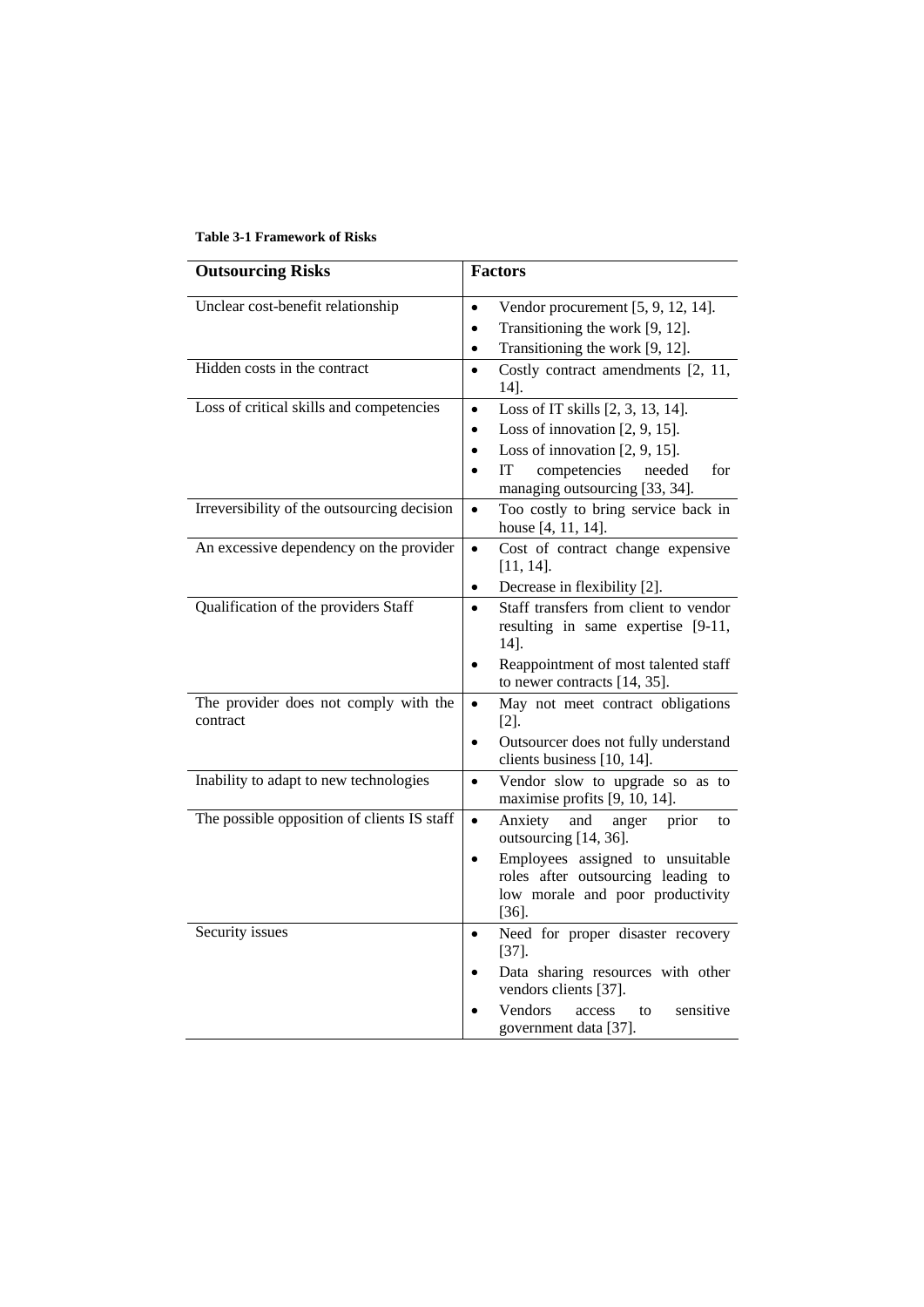The actual cost of outsourcing may often be higher than management anticipated. Organisations firstly need to undertake the costly process of identifying IT vendors, evaluating the vendors and negotiating a contract with the chosen vendor [5, 9]. An organisation will also incur extra costs in transitioning the work through setup, redeployment and parallel running costs [9, 12]. Management costs are increased by functions such as monitoring contractual obligations, bargaining with vendors and change of contract negotiations [5, 13].

Projects may see a change in business requirements during the development lifecycle [2, 14]. Any additional requirements or contract amendments will occur at an additional cost, sometimes at a premium rate, increasing the overall cost of the contract [11].

There is a possibility that a client may experience a loss in IT skills and competencies due to outsourcing [2, 14]. This can be happen through a reduction of IT training [13] or by the discontinuation of permanent internal IT positions [3]. A client may lose any resulting knowledge and experience gained from any innovative solutions to the vendor [2], thus reducing the level of innovation within an organisation [2, 9]. A certain level of IT knowledge is also needed to successfully manage an outsourced project [33, 34]. Once the human and technical infrastructure is lost, the cost of rebuilding this in-house IT capability may prove too costly making the choice to reverse the decision unfeasible [4, 11, 14]. The irreversibility of outsourcing can increase the amount of dependency an organisation has on a vendor [10]. Both irreversibility and dependency on a vendor reduce the amount of flexibility that an organisation can operate at, making it more difficult to readjust priorities and change technological direction due to binding contract agreements and penalties [2].

A vendor may have acquired its staff from the outsourcing organisation [9-11, 14], leaving the client with effectively the same personnel [10]. Furthermore a vendor may choose to shift its most talented staff away from existing agreed contracts to contracts under tender [14, 35]. The outsourcer may not fully complete the requirements [2] or fully understand the business and priorities of the client [10, 14]. In order to maximise the profitability of existing legacy systems, a vendor may be slow to upgrade to new technologies [9, 10, 14].

Anxiety over job security and anger at the organisation prior to outsourcing can cause a reduction in productivity among employees [14, 36]. Poor morale and employees assigned to unsuitable roles after outsourcing may lead to a further reduction after the outsourcing process is completed [38].

Security risks can occur if the vendor does not possess a suitable disaster recovery plan and an agreement with reliable third party storage firms [37]. Further security risks can arise in the case where a vendor may have several clients sharing the same storage devices [37]. However it is not enough to merely identify potential risks but equally important to examine the context in which they are to be studied as often the organisation, its historical and cultural idiosyncrasies can significantly impact the outcome.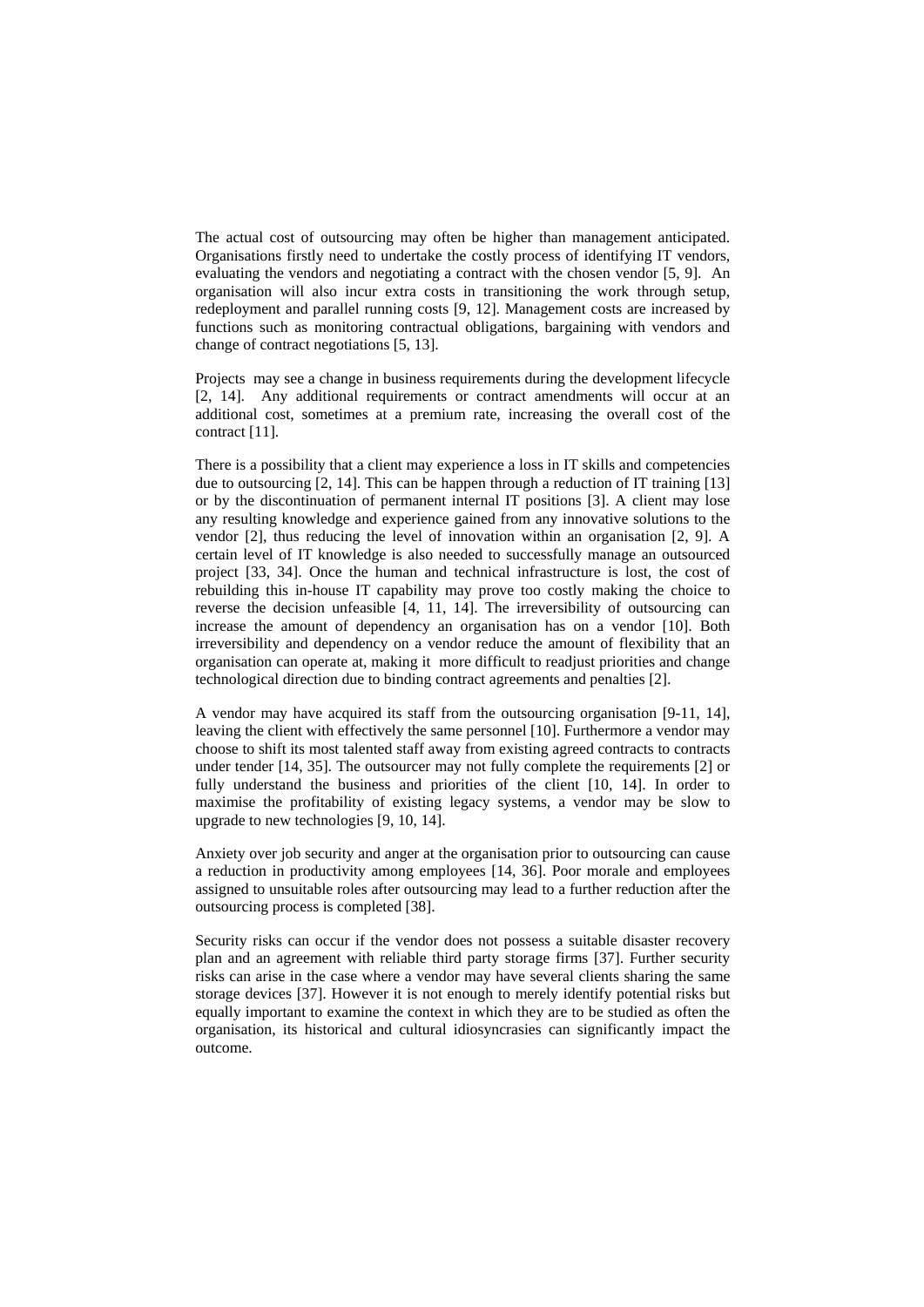# **4. Public Sector Environment**

The context for this research was that of the public sector. Rainey et al [16] suggested that the differences between public and private organisations can be categorised into three propositions: environmental factors, organisation/environment transactions and internal structure and processes. A public organisation has little control over environmental factors as they are external to the organisation [16]. They are less affected by market conditions and indicators than their private counterparts and do not react to consumer demands and preferences, which results in more inventiveness to reduce costs, improve efficiency and increase profits [17, 39]. The goals and planning of public bodies is more often set by political agendas and strategies [40], resulting in short term goals unsuitable for long term planning that is required for IS goals [41].

Organisation/Environment transactions encompass government enforced mandatory actions. They also describe a greater level of public scrutiny and expectations [16]. The goals imposed on the public organisation may be in conflict with each other and intangible with no known solution (e.g. reduce crime) [17]. Citizens expect good governance in return for their relinquishment of rights and require that their government is transparent and accountable [32, 42] This has a major impact on procurement in the public sector, resulting in a complex process of prescribed rules and regulations [43, 44], adding time and draining the resources of a public organisation [45].

The internal structure and processes of a public organisation differ from those seen in the private sector [16]. The traditional Weberian bureaucratic model encourages departments to behave as independent rigid entities [46], leading to a fragmented model of IS planning in government agencies [47]. Also existing technological hardware and software between departments may be incompatible [48, 49]. Government organisations are tightly controlled by rules and order. This ensures accountability but also has a negative impact on efficiency, coordination, communication, managerial initiative and innovativeness [50, 51]. The complexity of objectives of public organisations results in multiple goals [17, 44], which may create problems at the planning stage of public information systems [42]. The motivation of public sector employees is different to that of their counterparts in the private sector [52-55]. They value monetary rewards less so than private sector employees [39, 52, 55], instead placing more emphasis on lifestyle choices and trying to maintain a balanced work/family relationship [55].

In summary, governments use e-government initiatives to deliver improved services to citizens and to improve the efficiency and performance of the public sector. Governments are also increasingly likely to outsource the creation of e-government services to the private sector. The risks involved in the private sector were systematically reviewed and a framework of IT outsourcing risks was created (see table 3-1). However given the various differences between the public and private sector as documented in the literature, it is not reasonable to assume that lessons learnt in the private sector will necessarily translate to the unique context of the public sector.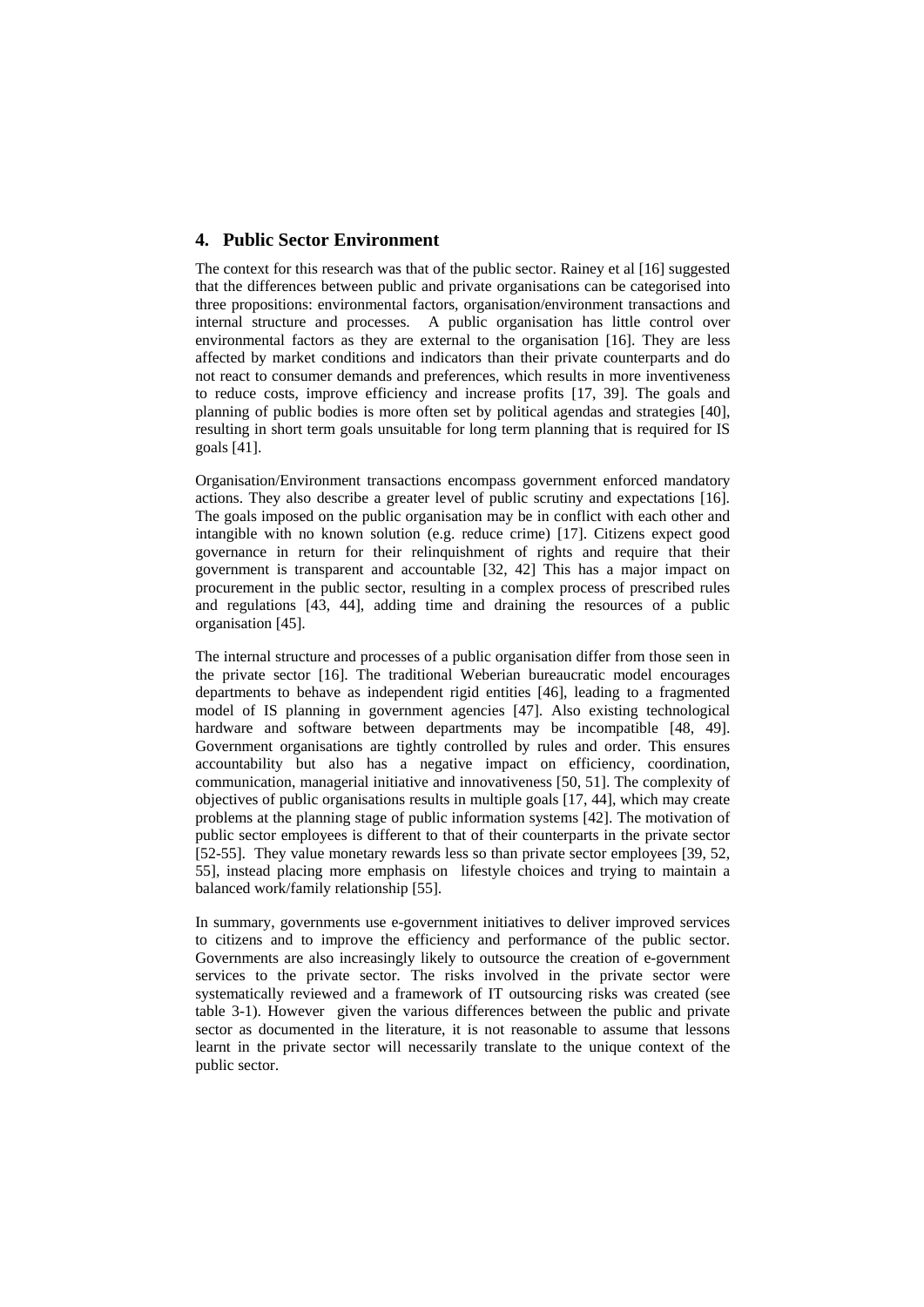# **5. Research Methodology**

The objective of this paper therefore is to evaluate what risks impact outsourcing of e-government projects by applying a framework of risks developed from the private sector literature and to explore the impact of these factors informed by the perspective of the public sector. The research question that this body of work seeks to answer is

#### *RQ: What are the most important risks in outsourcing in the public sector?*

The approach adopted by this research broadly fits within the interpretive, qualitative paradigm. As the research was exploratory and qualitative in nature, case study research was selected as the research method. In order to achieve a cross analysis of cases [56], three cases where chosen for this research. The research was carried out in IT departments within three different local governments in Ireland. Local government was chosen as they were relevant to the subject matter of outsourcing e-government services, each having experience of internally developed and outsourced egovernment systems. E-government services reviewed included and online planning services system, building control system and waste services management system. Each system initially was developed specifically for that individual local government and allowed public online interaction with the local government databases.

Semi structured interviews were employed as the primary data gathering instrument. The interview was structured based on table 3.1. Interviews were conducted with two members of the IT department in each local authority and with an employee of a private organisation that carried out outsourcing work for the local authority. Interviews were of duration between 45 and 90 minutes. Each interview was recorded and transcribed later. Initial interview at each case study was carried out at the case study site while remaining interviews were carried out over the phone. The role of the employees in the local authority in each case was one of a senior management role (initial contact) and the other of a project management development role. The employees of the private companies worked in project management roles.

# **6. Findings**

The three case studies provided a rich experience of outsourcing gained over a number of years. The research showed that some risks involved with outsourcing had an impact on the work performed by the IT departments and an impact on egovernment services provided. Other risks had been successfully dealt with and now provide lessons for other organisations with regards outsourcing.

# **6.1. Impact on Internal IT Department**

All three case studies showed that there was a large cost in time and man hours in the procurement stage. For large projects, mandatory response time and the need to advertise in the EU journal added to the delay. Yet still for projects below the EU threshold difficulties still existed. The research showed that accountability and transparency have a direct impact on public procurement, making it a more heavily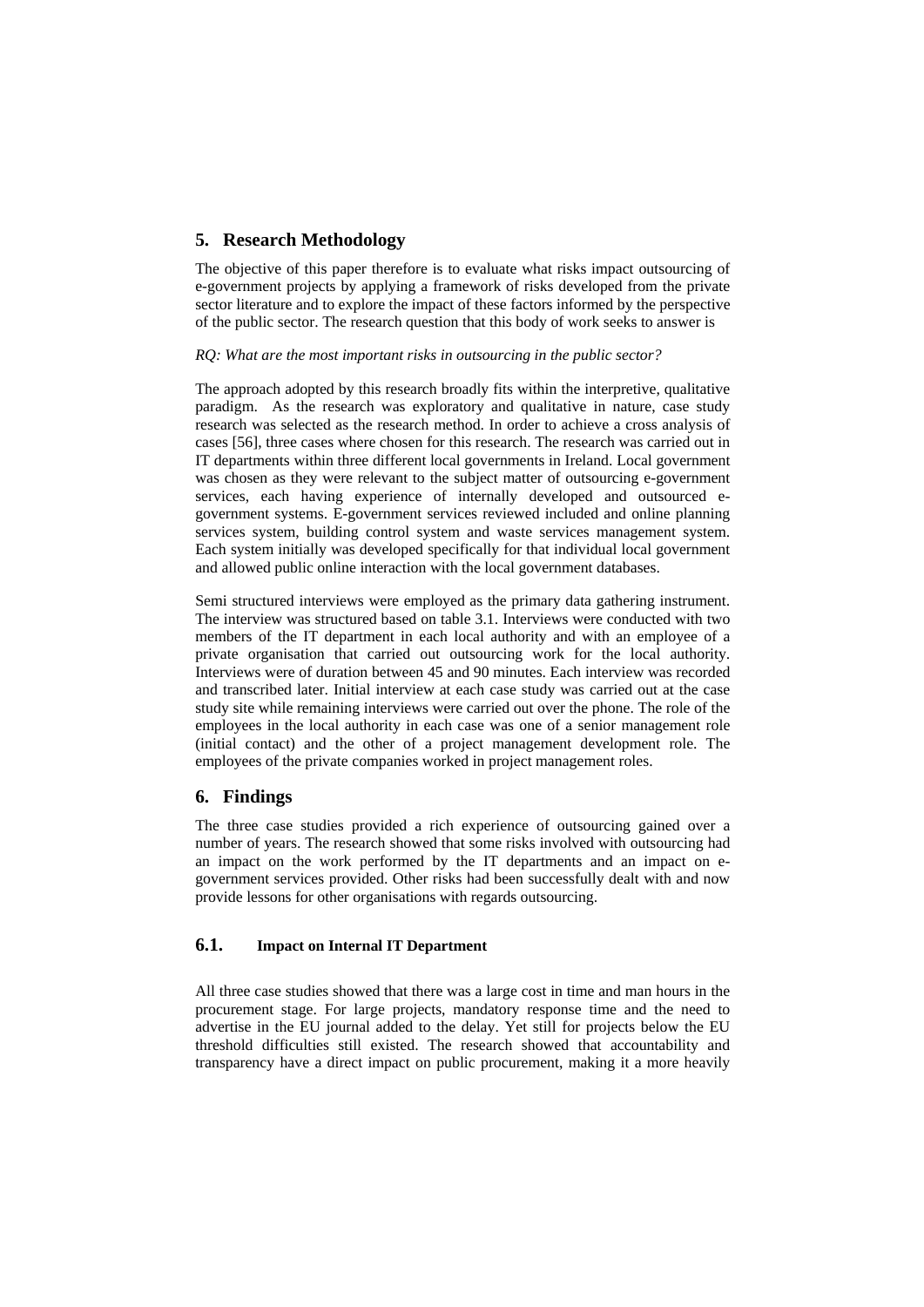prescribed activity than its private counterpart. Lengthy mandatory response times, a set minimum amount of applicants and a transparent detailed scoring system combined to form a slow detailed process. The research confirmed the assumption that the public procurement process can add time and drain resources of a public body [45, 57].

A further increase in the work load was also noted regarding the task of requirements gathering. The internal IT departments spent more time at the requirement gathering phase than they would have for an internally developed project. The findings showed that internal project managers spent a greater effort in gathering requirements for external projects so as to overcome the lack of familiarity by the private company for the business processes and functions of the public organisation. This was further compounded by the outsourcers having difficulty getting in contact with the relevant system users , as each department was operating individually to each other due to the silo like structuring of public organisations [46]. This resulted in extra work for the internal IT staff to help define the requirements.

Despite not losing staff to the outsourcer, in some instances the internal IT department had to perform development work for the outsourcer. The local governments did not have any issues with staff retention reflecting the research that public employees are less motivated by money and find greater reward in work that benefits society as a whole [39, 52, 55]. Projects were impacted due to outsourcer staff leaving before the completion of the project. Even with inbuilt contract stipulations concerning availability of skills, deadlines were affected and even extra work was placed on the client to meet the shortage of manpower. The research suggests that by outsourcing the development of e-government systems a public organisation is exposing itself to the volatility of the private workforce.

The loss of IT skills and competencies [2, 14] was dependent to the extent of outsourcing undertaken. The more work outsourced the greater diminishment of in house development skills. The provision for training within the three organisations remained strong. However one case had completely changed their training focus from development skills to project management skills. Another organisation acknowledged they were in fact substituting the training of internal IT staff in a particular area with outsourcing.

Two of the test case outsourced for resource reasons and therefore did not encounter any anxiety or opposition from staff. Howard the third case outsourced an entire system development function and experienced initial feelings of anxiety among staff. However they were sufficiently large enough as an organisation to accommodate people in a similar development role elsewhere. Interestingly there was no reduction in IT staff within any of the case studies. This is in contradiction to one of the perceived advantages of outsourcing of converting fixed assets to variable assets [2, 58]. The mature, rigid, hierarchical structures make change more complex [13] resulting in a risk that public organisations are experiencing the extra costs of retaining the services of people whose work was outsourced.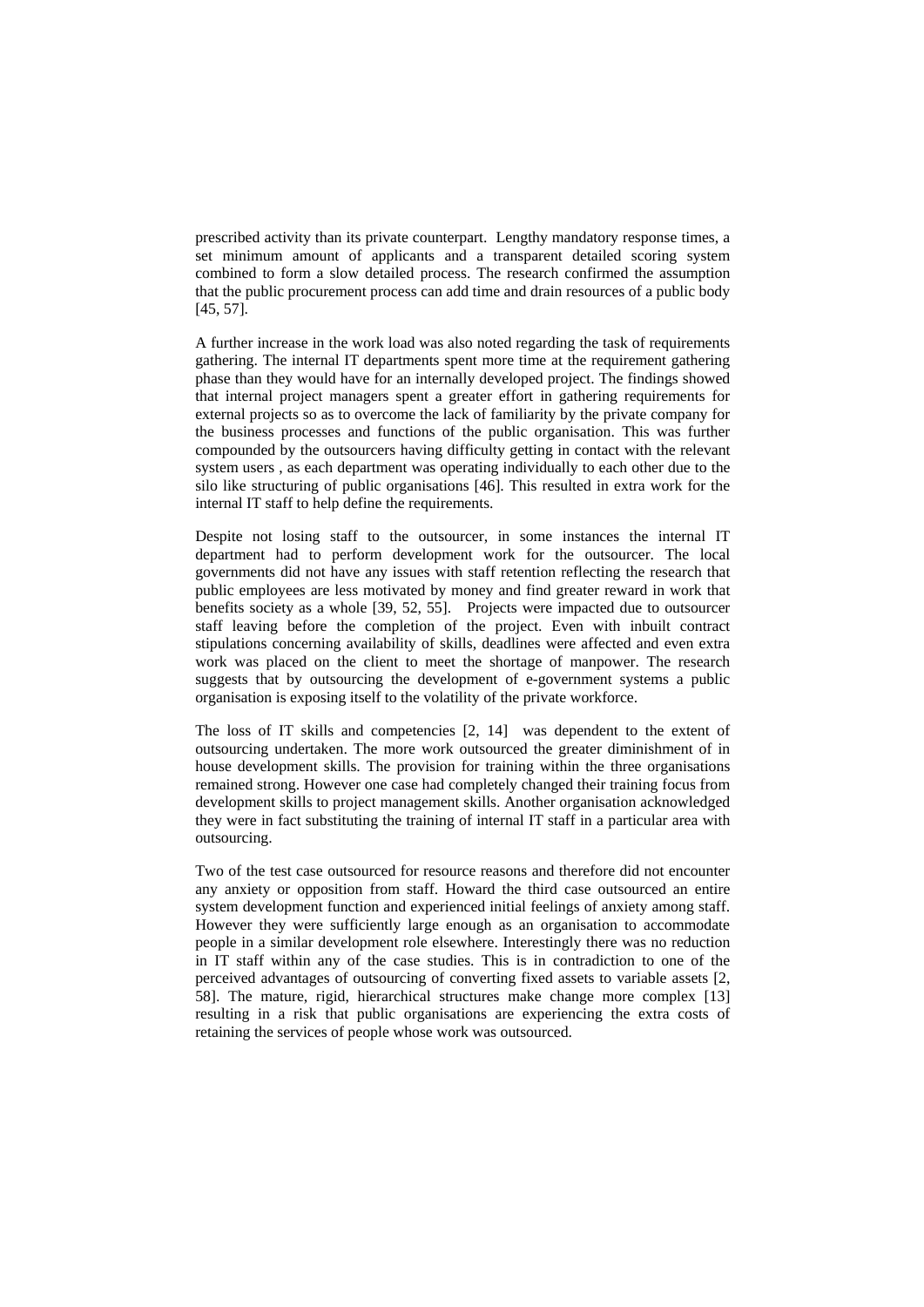# **6.2. Impact on E-Government Services**

The three local governments, while not affected by political decision from the elected members of their own council; were heavily under the influence of political decisions made at a national level e.g. Department of the environment. Changes in service functions and processes by decree from a higher level of government have resulted in amendments to the original contract. These were found to be excessively costly by the local government compared to the cost of modification if the work was carried out in house. The research showed that the nature of political goal setting by public organisations [40] exposes the introduction of e-government services to greater costs due to the high costs of contract amendments [2, 9, 11, 14].

Additionally in two of the case studies, software upgrades to the system were sometimes offered by the outsourcer. The fee for upgrades varied and sometimes was provided free. However unless requested by the client, they generally were not happy to receive upgrades to the outsourced system as they felt the disadvantages outweighed the benefits. The disadvantages listed were unnecessary downtime and software bugs.

### **6.3. Lessons Learned to Overcome Potential Risks**

The issue of upgrades impacting on e-government services was overcome by one of the local governments. They made provisions for their upgrades in their service agreement with the outsourcer, where all future upgrades were identified. This is a good model to copy for public organisations entering outsourcing agreements as it will commit the outsourcer to delivering upgrades and remove the possibility of unnecessary upgrades. They are instead left to select most suitable service suppliers and gain the benefits of control from service agreements [31].

All test cases were aware of how a loss of innovation would have serious implication for the design of future e-government systems [2, 9]. Innovation within the local governments was viewed as a partnership with the outsourcer. The original innovation for the provision of the organisations functions and services electronically came from within the internal IT department and various user departments with ownership for the service. The outsourcer would provide innovation with regards the technical implementation of the system. This innovation partnership between both parties highlighted the benefits of public/private collaboration. Furthermore, all three local governments, through training and specialised internal positions possessed the managerial skills needed for a successful outsourcing project.

The local governments were able to reduce their dependency on the outsourcer [2, 10] by maintaining flexibility through the retention of Intellectual Property Rights (IPR). The use of generic systems also allowed them to further develop on the system themselves or employ another vendor to carry out the work. It was evident that the key to maintaining flexibility and reducing dependency on one supplier was through a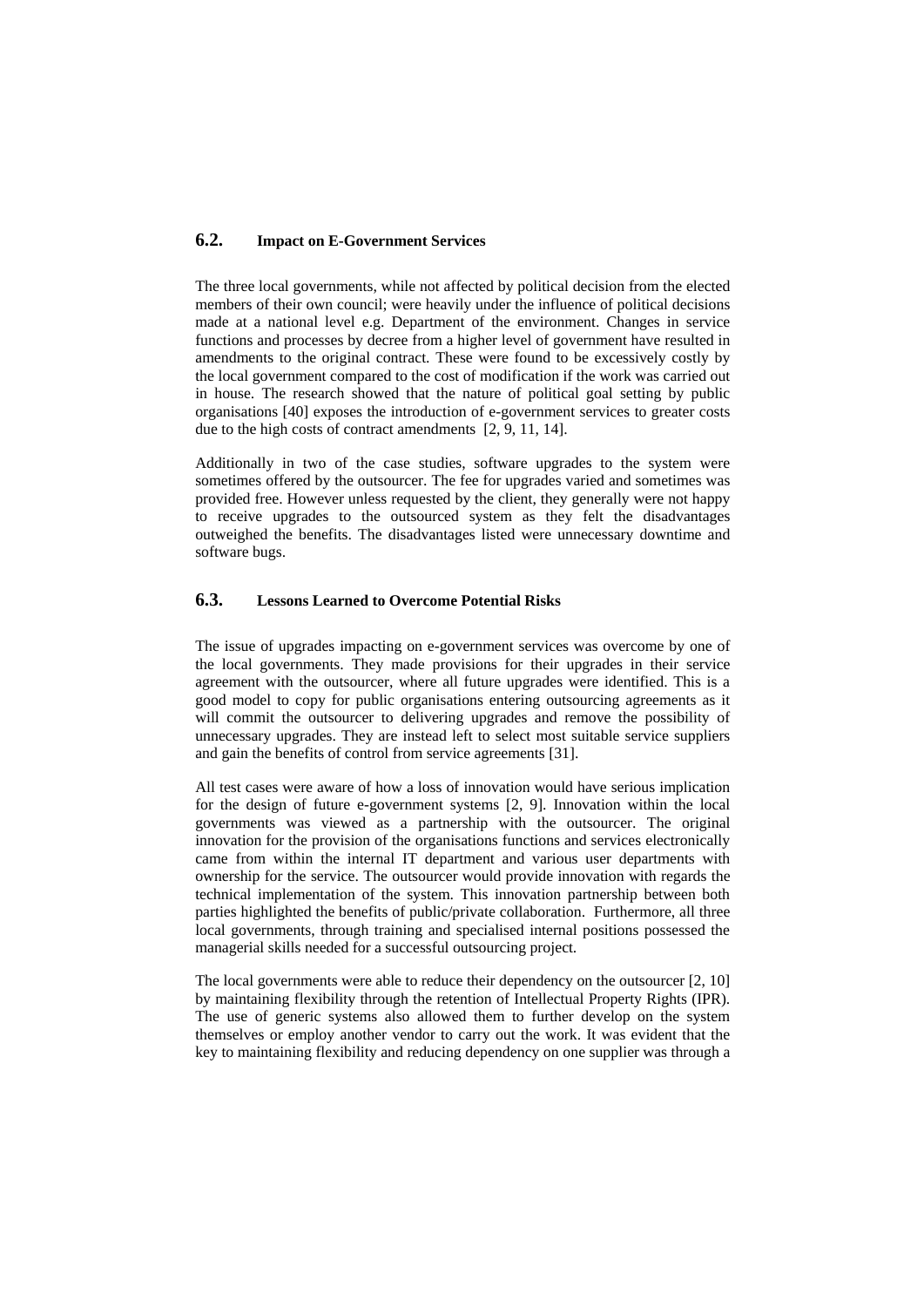contract agreed upon by both parties at the start where the IPR rights, system capabilities and future requirements were outlined. This ensures the public organisation can gain all the benefits from service agreements and are free to choose the most suitable supplier for each project [31].

# **7. Conclusion**

.

The research has shown that many of the risks of outsourcing that are evident in the private sector are also evident in the public sector. However due to the context of the public sector, outsourcing carries a risk of costing more than was initially planned. Public sector organisations appear to have an even greater exposure to additional costs at the procurements stage than private organisations. This is a direct result of the extra accountability and transparency measures that public organisations operate under. Internal staff experienced an increase in work at the requirements gathering phase for outsourced projects. This extra work was to overcome a lack of knowledge that the vendor had in the complex working of a multi- functional public organisation. High costs of contract amendment brought about by political intervention also added to the overall cost. Finally inflexible employment structures make staff reductions more difficult to achieve. These four areas where costs are at risk of increasing are evident because outsourcing as defined in the private sector doesn't readily apply to the different environment of the public sector.

This study provides a comprehensive analysis of risks to IT outsourcing in the public sector and presents a framework that has shown to be useful in identifying impacts on e-government services. The four key areas of procurement, requirements gathering, contract amendments and staff retention which posed a risk of increasing costs were are all heavily influenced by the unique environment, processes and structures of the public sector. Public organisations must address whether outsourcing is achieving cost benefit for e-government implementation. If not then it is a questionable strategy to undertake.

This research has highlighted the shortage of literature in certain areas. Despite literature existing on public procurement, very little deals with public procurement with regards IT. Research is needed on the extra amount of time spent gathering requirements for externally developed IT systems as opposed to internally developed systems, particularly within the public sector. The effect on political decisions changing requirements after project commencement and the inability to reduce staffing levels need further study also.

This study was limited to three case studies of local government. Further testing is needed with the framework. It needs to be applied to different levels of government, particularly at a more central level. Its effects on different sizes of agencies need to be investigated along with different types of e-government systems.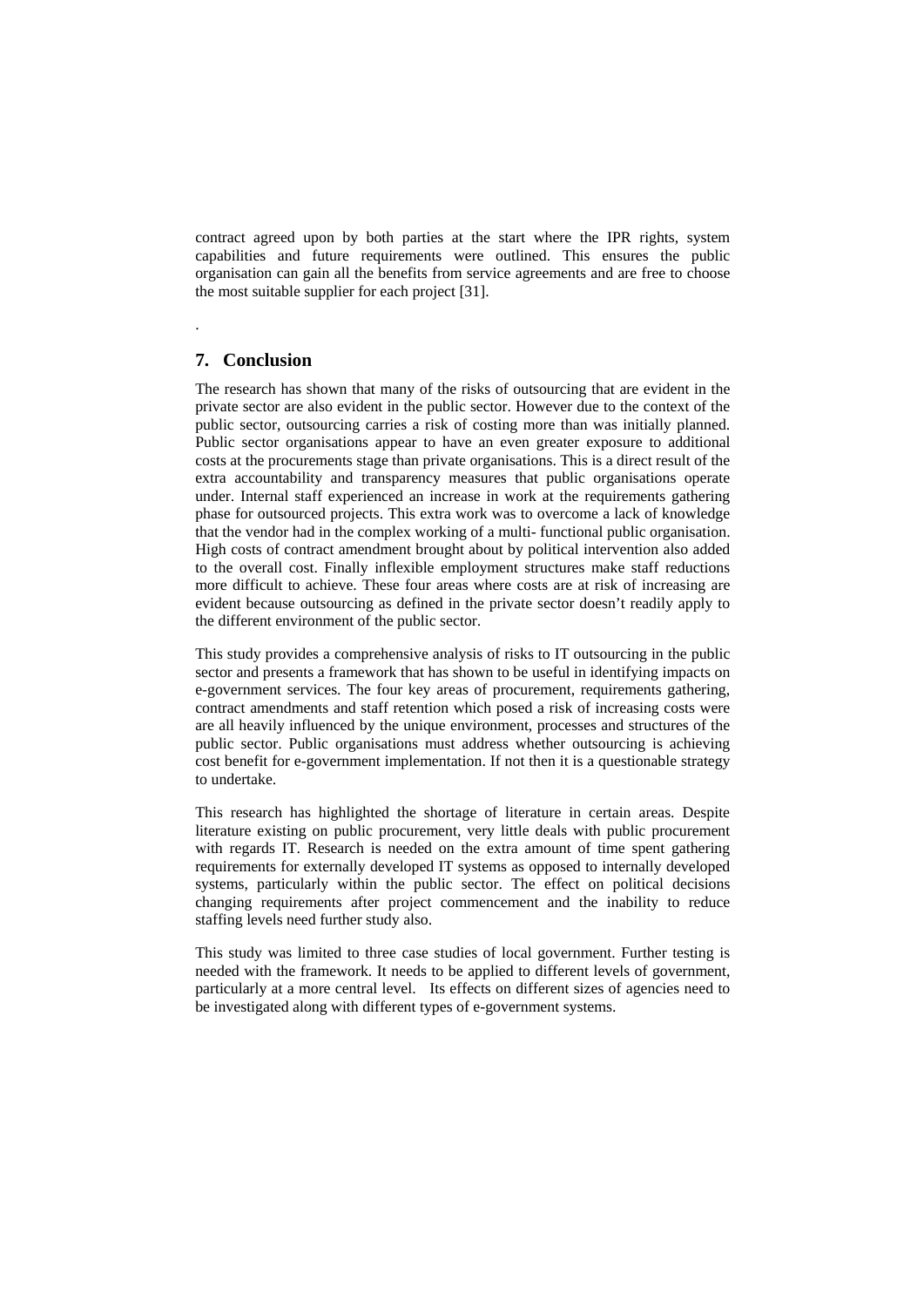#### **References**

1. Lacity, M., Hirschheim, R.: Realizing outsourcing expectations. Incredible Expectations, Credible Outcomes. Information Systems Management 11 (1994) 7

2. Clark, T.D., Zmud, R.W., McCray, G.E.: The outsourcing of information services: transforming the nature of business in the information industry. Journal of Information Technology (Routledge, Ltd.) 10 (1995) 221

3. Gupta, U.G., Gupta, A.: Outsourcing the IS function. Information Systems Management 9 (1992) 44

4. Jurison, J.: The role of risk and return in information technology outsourcing decisions. Journal of Information Technology (Routledge, Ltd.) 10 (1995) 239

5. Barthelemy, J.: The seven deadly sins of outsourcing. Academy of Management Executive 17 (2003) 87-98

6. Gottschalk, P., Solli-Saether, H.: Critical success factors from IT outsourcing theories: an empirical study. Industrial Management & Data Systems 105 (2005) 685-702

7. Goldfinch, S.: Pessimism, Computer Failure, and Information Systems Development in the Public Sector. Public Administration Review 67 (2007) 917-929

8. Office of the Comptroller and Auditor General: eGovernment. (2007) 96 p.

9. Earl, M.J.: The risks of outsourcing IT. Sloan Management Review 2 (1996) 26-32 10. Glass, R.L.: The End of the Outsourcing Era. Information Systems Management 13 (1996) 89

11. Fowler, A., Jeffs, B.: Examining information systems outsourcing: a case study from the United Kingdom. Journal of Information Technology (Routledge, Ltd.) 13 (1998) 111-126 12. Barthelemy, J.: The Hidden Costs of IT Outsourcing. MIT Sloan Management Review 42 (2001) 60-69

13. Harland, C., Knight, L., Lamming, R., Walker, H.: Outsourcing: assessing the risks and benefits for organisations, sectors and nations. International Journal of Operations & Production Management 25 (2005) 831-850

14. Gonzalez, R., Gasco, J., Llopis, J.: Information Systems Outsourcing Risks: a Study of Large Firms. Industrial Management & Data Systems 105 (2005) 45-62

15. Mendez, E., Mendoza, L., Perez, M.: Critical Success Factors as a Strategy for Risk Mitigation in IT Outsourcing Projects. Twelfth Americas Conference on Information Systems, Acapulco Mexico (2006)

16. Rainey, H.G., Backoff, R.W., Levine, C.H.: Comparing Public and Private Organizations. Public Administration Review 36 (1976) 233-244

17. Caudle, S.L., Gorr, W.L., Newcomer, K.E.: Key Information-Systems Management Issues for the Public-Sector. Mis Quarterly 15 (1991) 171-188

18. Tambouris, E., Gorilas, S., Spanos, E.: European Cities Platform for Online Transaction Services:The EURO-CITI Project. 14th Bled Electronic Commerce Conference, Bled, Slovenia (2001)

19. Sprecher, M.H.: Racing to e-Government: Using the Internet for Citizen Service Delivery. Government Finance Review 16 (2000) 21

20. Gronlund, A., Horan, T.A.: Introducing e-Gov: History, Definitions, and Issues. Communications of AIS 2005 (2005) 713-729

21. OECD: The Case for E-Government: Excerpts from the OECD Report "The E-Government Imperative". OECD Journal on Budgeting 3 (2003) 61-96

22. Chadwick, A., May, C.: Interaction between states and citizens in the age of the internet: "e-government" in the United States, Britain, and the European Union. Governance-an International Journal of Policy and Administration 16 (2003) 271-300

23. Danziger, J.N., Andersen, K.V.: The Impacts of Information Technology on Public Administration: An Analysis of Empirical Research from the 'Golden Age' of Transformation. International Journal of Public Administration 25 (2002) 591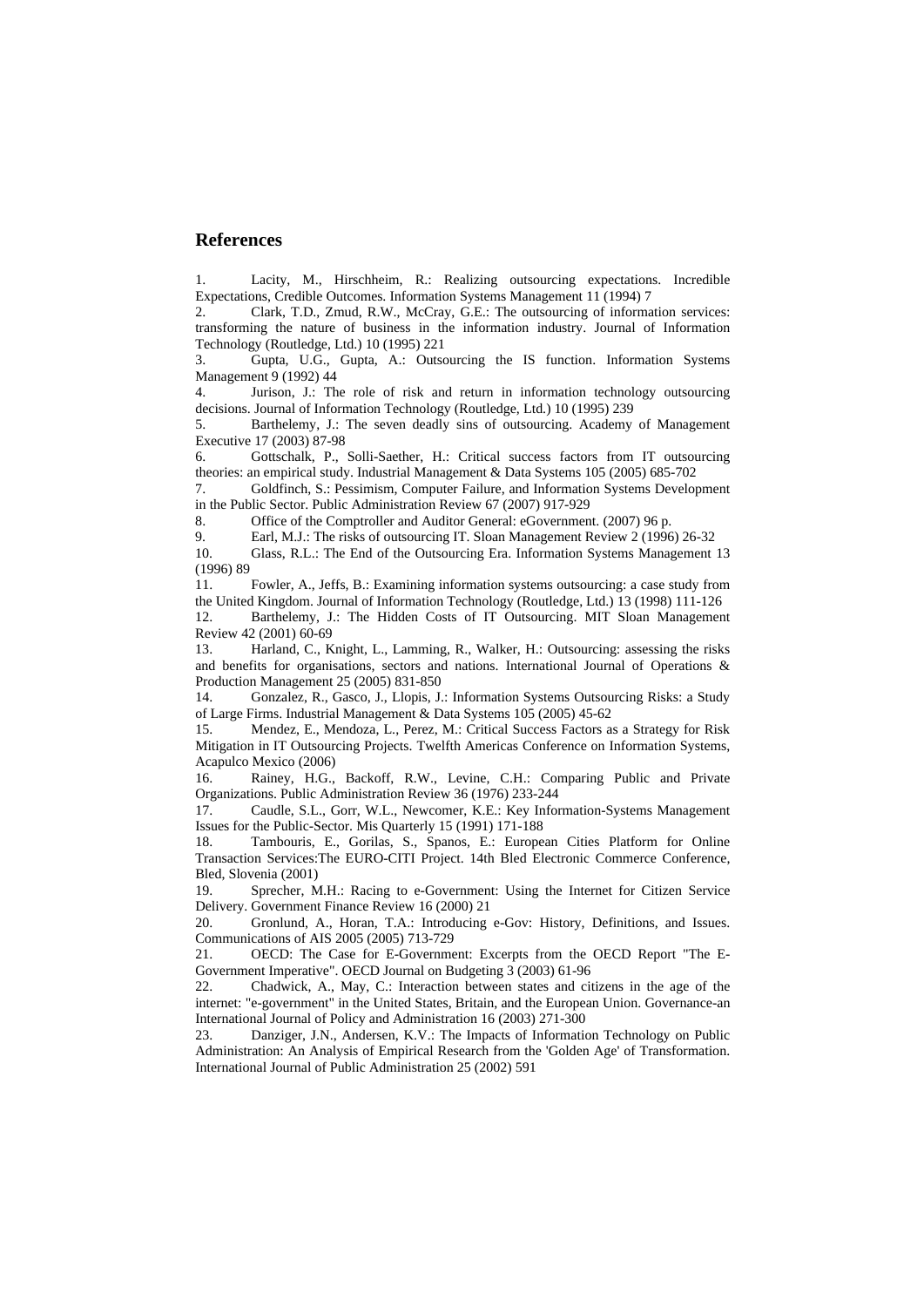24. OECD: Making Life Easy for Citizens and Businesses in Portugal: Administrative Simplification and e-Government. (2008)

25. Hood, C.: The "new public management" in the 1980s: Variations on a theme. Accounting, Organizations and Society 20 (1995) 93-109

26. Brown, K., Waterhouse, J., Flynn, C.: Change management practices: Is a hybrid model a better alternative for public sector agencies? International Journal of Public Sector Management 16 (2003) 230-241

27. Essig, M., Batran, A.: Public-private partnership--Development of long-term relationships in public procurement in Germany. Journal of Purchasing and Supply Management 11 (2005) 221-231

28. Ask, A., Gronlund, A.: Implementation Challenges: Competing Structures When New Public Management Meets eGovernment. In: Wimmer, M.A., Scholl, H.J., Ferro, E. (eds.): 7th International Conference on Electronic Government. Springer-Verlag Berlin, Turin, ITALY (2008) 25-36

29. Lacity, M.C., Willcocks, L.P.: An Empirical Investigation of Information Technology Sourcing Practices: Lessons from Experience. MIS Quarterly 22 (1998) 363-408

30. Lonsdale, C., Cox, A.: The historical development of outsourcing: the latest fad? Industrial Management & Data Systems 100 (2000) 444-450

31. Bellamy, C., Taylor, J.A.: Reinventing Government in the Information Age. Public Money & Management 14 (1994) 59-62

32. Barton, A.D.: Public sector accountability and commercial-in-confidence outsourcing contracts. Accounting Auditing and Accountability Journal 19 (2006) 256-271

33. Feeny, D.F., Willcocks, L.P.: Core IS Capabilities for Exploiting Information Technology. Sloan Management Review 39 (1998) 9-21

34. Willcocks, L.P., Lacity, M.C.: IT outsourcing in insurance services: risk, creative contracting and business advantage. Information Systems Journal 9 (1999) 163-180

35. Willcocks, L., Lacity, M., Fitzgerald, G.: Information technology outsourcing in Europe and the USA: Assessment issues. International Journal of Information Management 15 (1995) 333-351

36. Palvia, P.C.: A dialectic view of information systems outsourcing: Pros and cons. Information & Management 29 (1995) 265-275

37. Alner, M.: The Effects of Outsourcing on Information Security. Information Systems Security 10 (2001) 35

38. Palvia, P., Mao, E., Salam, A., Soliman, K.: Management information systems research: what's there in a methodology? Communications of the Association for Information Systems 11 (2003) 289-309

39. Boyne, G.A.: Public and Private Management: What's the Difference? Journal of Management Studies 39 (2002) 97-122

40. Irani, Z., Love, P.E.D., Elliman, T., Jones, S., Themistocleous, M.: Evaluating egovernment: learning from the experiences of two UK local authorities. Information Systems Journal 15 (2005) 61-82

41. Bozeman, B., Bretschneider, S.: Public Management Information Systems: Theory and Prescription. Public Administration Review 46 (1986) 475-487

42. Bretschneider, S.: Management Information Systems in Public and Private Organizations: An Empirical Test. Public Administration Review 50 (1990) 536-545

43. Guijarro, L.: ICT standardisation and public procurement in the United States and in the European Union: Influence on egovernment deployment. Telecommunications Policy 33 (2009) 285-295

44. Rocheleau, B., Wu, L.F.: Public versus private information systems - Do they differ in important ways? A review and empirical test. Annual Meeting of the Association-for-Computers-and-the-Social-Sciences. Sage Publications Inc, Electr Network (2000) 379-397